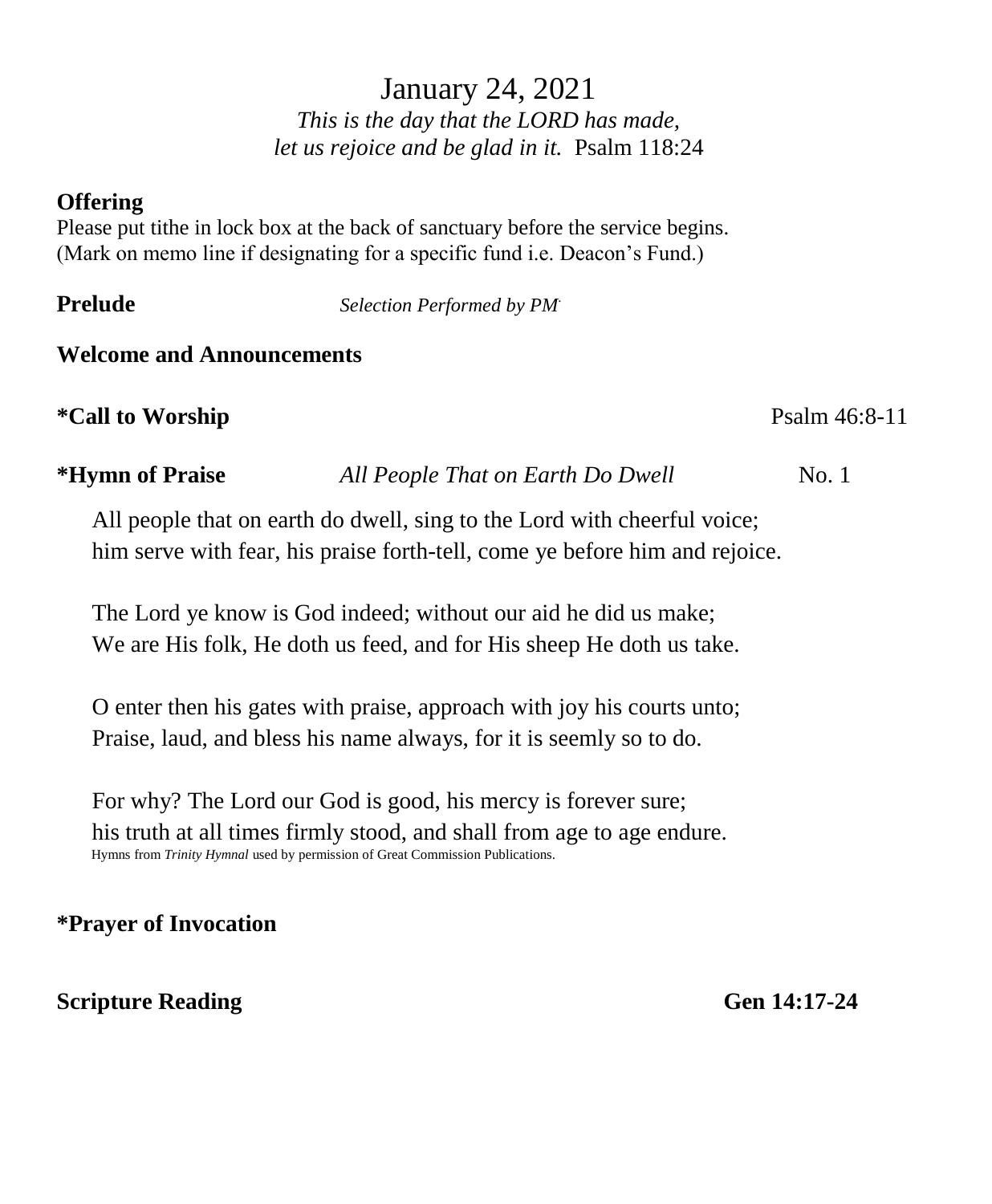#### **Prayer of Confession**

Our Father in heaven, help us to delight in you and to enjoy you forever. For all the treasures and delights of this world have left us empty and unfulfilled. Forgive us, we ask, for making so much of all that this world has to offer us. In you there is everlasting joy and peace. Build us up by your grace. Ignite in us a deeper desire to know you more. Drive us to your word; disciple us according to it; and continue to renew our sinful hearts. Show us your Son, Jesus, and make us more like him. Grant to us a greater measure of your grace, this week especially, that we might enjoy you, and in turn we might enjoy all the many blessings that you so generously bestow to us, in Jesus name, Amen.

#### **Assurance of Pardoning Grace**  Psalm 46:1-7

<sup>1</sup> God is our refuge and strength, an ever-present help in trouble.<sup>2</sup> Therefore we will not fear, though the earth give way and the mountains fall into the heart of the sea, **<sup>3</sup>** though its waters roar and foam and the mountains quake with their surging. <sup>4</sup>There is a river whose streams make glad the city of God, the holy place where the Most High dwells. **<sup>5</sup>** God is within her, she will not fall; God will help her at break of day.<sup>6</sup> Nations are in uproar, kingdoms fall; he lifts his voice, the earth melts. **7** The LORD Almighty is with us; the God of Jacob is our fortress.

#### \***Hymn of Thanksgiving** *Breathe on Me, Breath of God*No. 334

Breathe on me, Breath of God, fill me with life anew, that I may love what Thou dost love, and do what Thou wouldst do.

Breathe on me, Breath of God, until my heart is pure, until my will is one with Thine, to do and to endure.

Breathe on me, Breath of God, till I am wholly Thine, until this earthly part of me glows with Thy fire divine.

Breathe on me, Breath of God, so shall I never die, but live with Thee the perfect life of Thine eternity. Hymns from *Trinity Hymnal* used by permission of Great Commission Publications.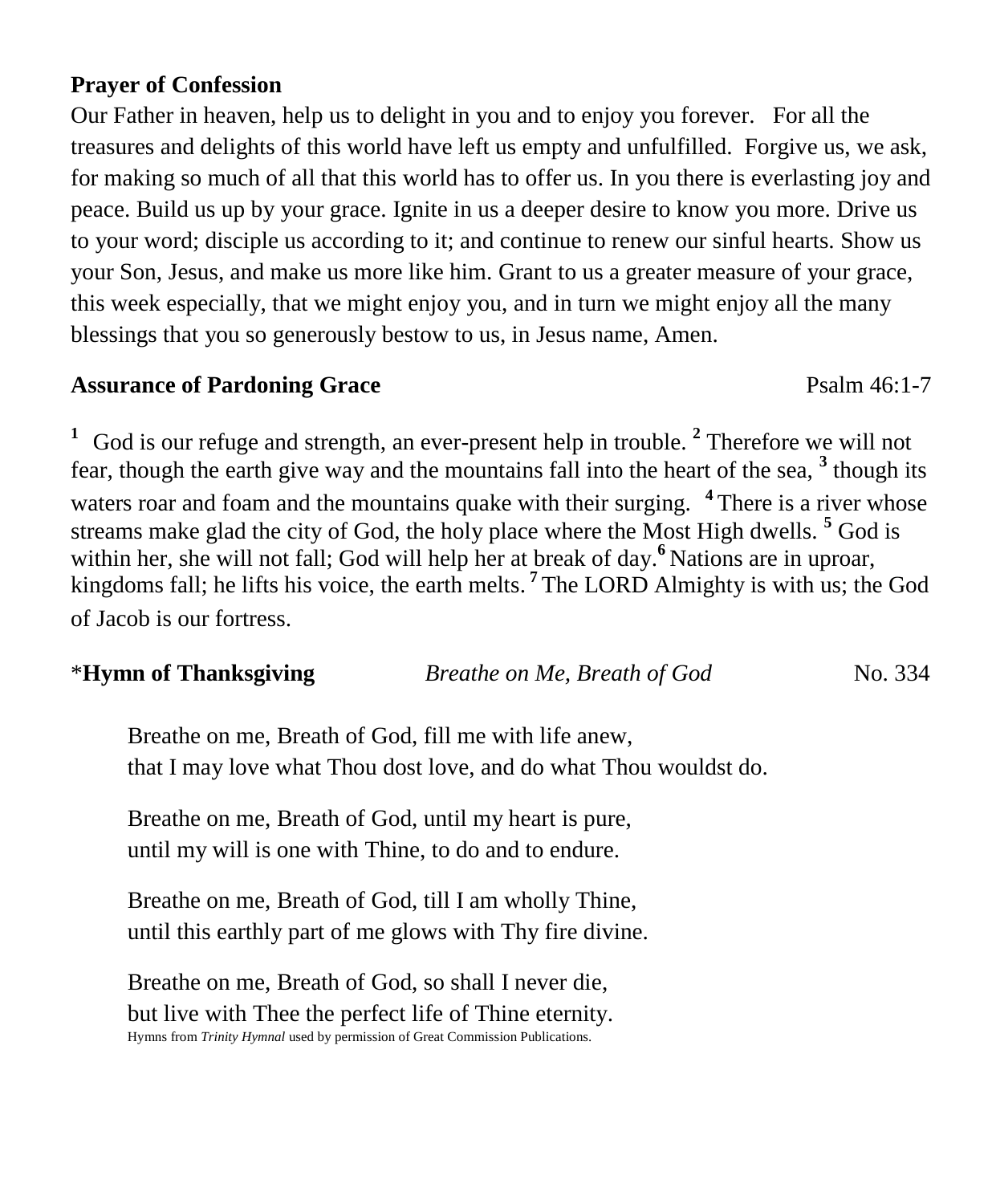#### **Westminster Shorter Catechism 2-3**

Q2. What rule hath God given to direct us how we may glorify and enjoy him?

- A. **The Word of God, which is contained in the Scriptures of the Old and New Testaments, is the only rule to direct us how we may glorify and enjoy him.**
- Q3. What do the Scriptures principally teach?
- A. **The Scriptures principally teach what man is to believe concerning God, and what duty God requires of man.**

#### **Prayer of Intercession**

# **\*Hymn of Preparation** *My Hope is Built on Nothing Less*No. 522

My hope is built on nothing less than Jesus' blood and righteousness; I dare not trust the sweetest frame, but wholly lean on Jesus name. On Christ, the solid rock, I stand; all other ground is sinking sand, all other ground is sinking sand.

When darkness veils His lovely face, I rest on His unchanging grace; in every high and stormy gale, my anchor holds within the veil. On Christ, the solid rock, I stand; all other ground is sinking sand, all other ground is sinking sand.

His oath, His covenant, His blood support me in the whelming flood; when all around my soul gives way, He then is all my hope and stay. On Christ, the solid rock, I stand; all other ground is sinking sand, all other ground is sinking sand.

When He shall come with trumpet sound, O may I then in Him be found; dressed in His righteousness alone, faultless to stand before the throne. On Christ, the solid rock, I stand; all other ground is sinking sand, all other ground is sinking sand.

Hymns from *Trinity Hymnal* used by permission of Great Commission Publications.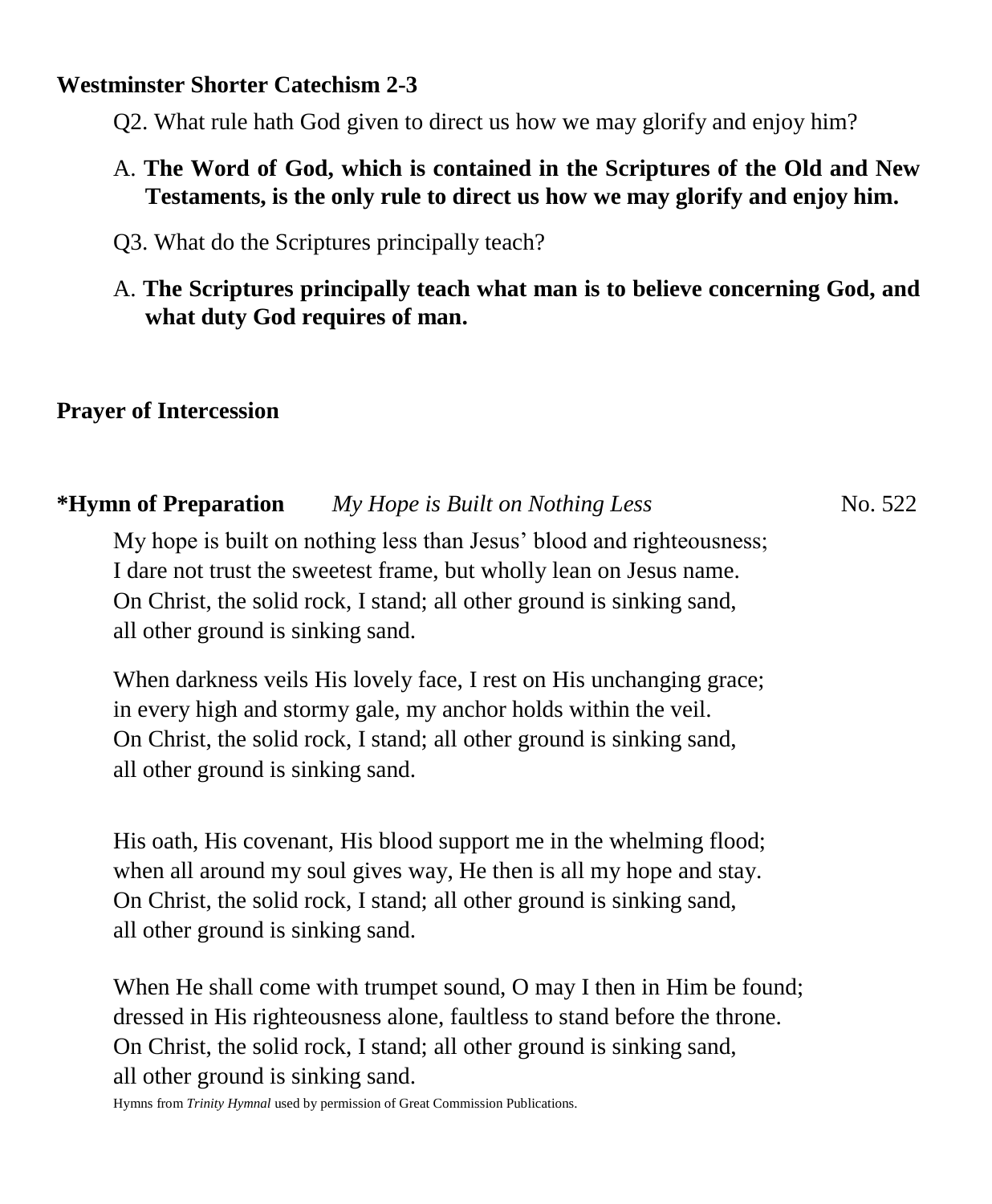- 1. Giving is an essential part of the Christian Life (vv. 1-7)
	- a. Proper biblical motivation (vv. 5-7)
	- b. Special concern for the needy (vv. 1-4)
- 2. Never forget to Whom we are giving (vv. 8-11)
	- a. Jesus example of self-giving informs our standard of giving (vv. 8-9)
	- b. Give in proportion to what we have (vv. 10-11)
	- c. Do NOT give what we don't have or may get. (vv. 3, 14)
- 3. Though giving is essential in the Christian life, it must be willing (v. 10-15)
	- a. Spiritual abundance (vv. 10-14)
	- b. Divine rewards (v. 15)

Questions:

- 1. Practically speaking, what are some good indicators of how committed someone is to God? How does a person's financial commitments reflect what is in their heart?
- 2. What role does faith play in giving? Is making a "faith pledge" (pledging to give to a ministry a number that you don't think you can ever achieve) a good model for giving? Why or why not?
- 3. Why does it seem like some churches have trouble finding people in financial need? How does hospitality help lend itself to giving?
- 4. What divine rewards do we reap from our financial giving? Think about whom you're ultimately giving to. Will what you give to Jesus ever be squandered? How do you know?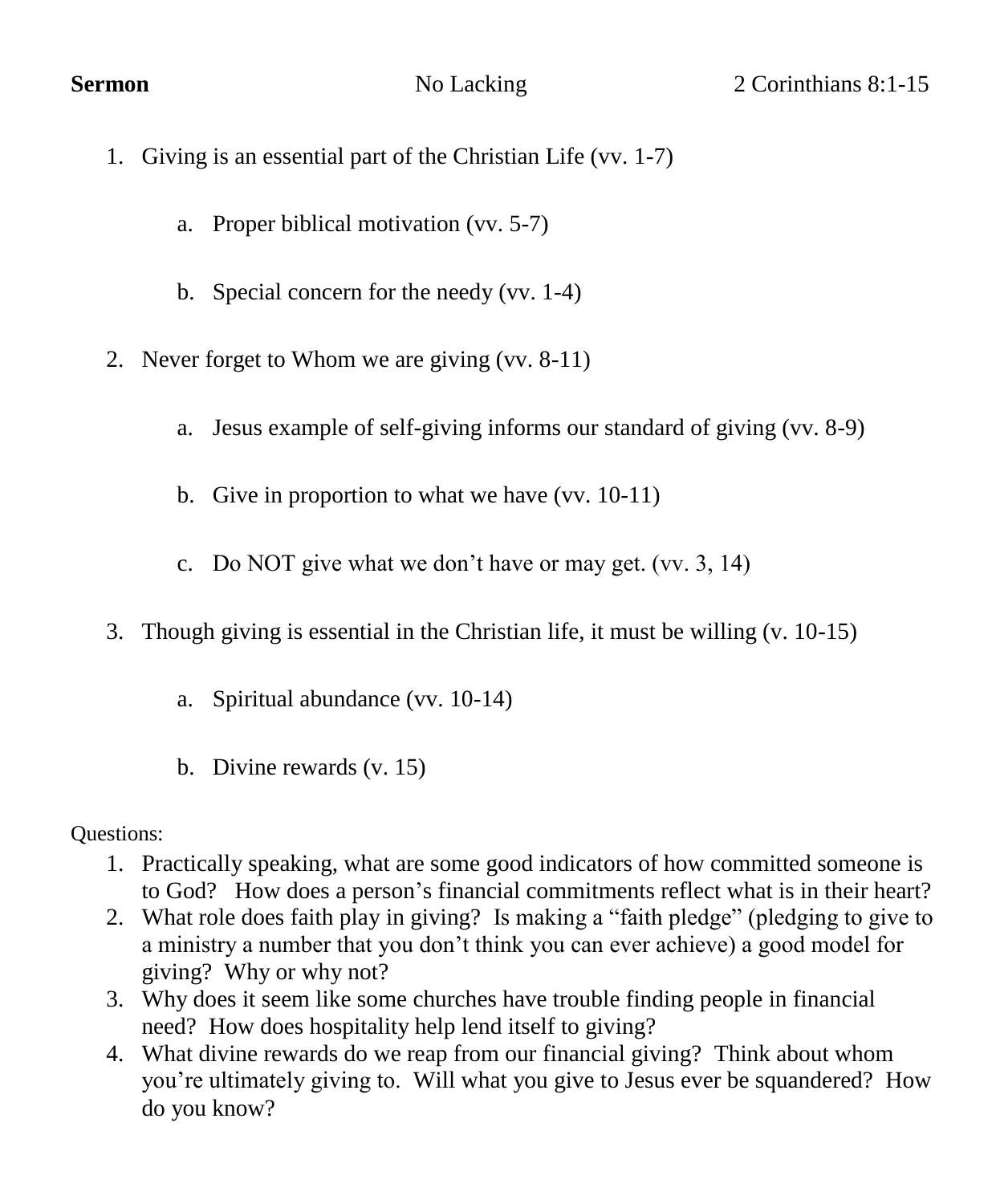O for a thousand tongues to sing my great Redeemer's praise, the glories of my God and King, the triumphs of His grace.

My gracious Master and my God assist me to proclaim, to spread through all the earth abroad the honors of Thy name.

Jesus, the name that charms our fears, that bids our sorrows cease; 'tis music in the sinner's ears, 'tis life and health and peace.

He breaks the pow'r of reigning sin, He sets the pris'ner free; His blood can make the foulest clean, His blood availed for me.

He speaks and, list'ning to His voice, new life the dead receive; the mournful, broken hearts rejoice; the humble poor believe.

Hear Him, ye deaf; His praise, ye dumb, your loosen'd tongues employ; ye blind, behold your Savior come; and leap, ye lame, for joy. Hymns from *Trinity Hymnal* used by permission of Great Commission Publications.

#### **\*Benediction**

#### **\*Gloria Patri** No. 735

Glory be to the Father, and to the Son, and to the Holy Ghost; as it was in the beginning, is now, and ever shall be, world without end. Amen, amen. Hymns from *Trinity Hymnal* used by permission of Great Commission Publications.

**\*Postlude** *Selection Performed by PM*.

**\* Congregation:** Please stand as able.

**\* \* \* \* \* \* \* \***

**Piano Paige Mecyssine Paige Mecyssine Intercessory Prayer** Yon Lindborg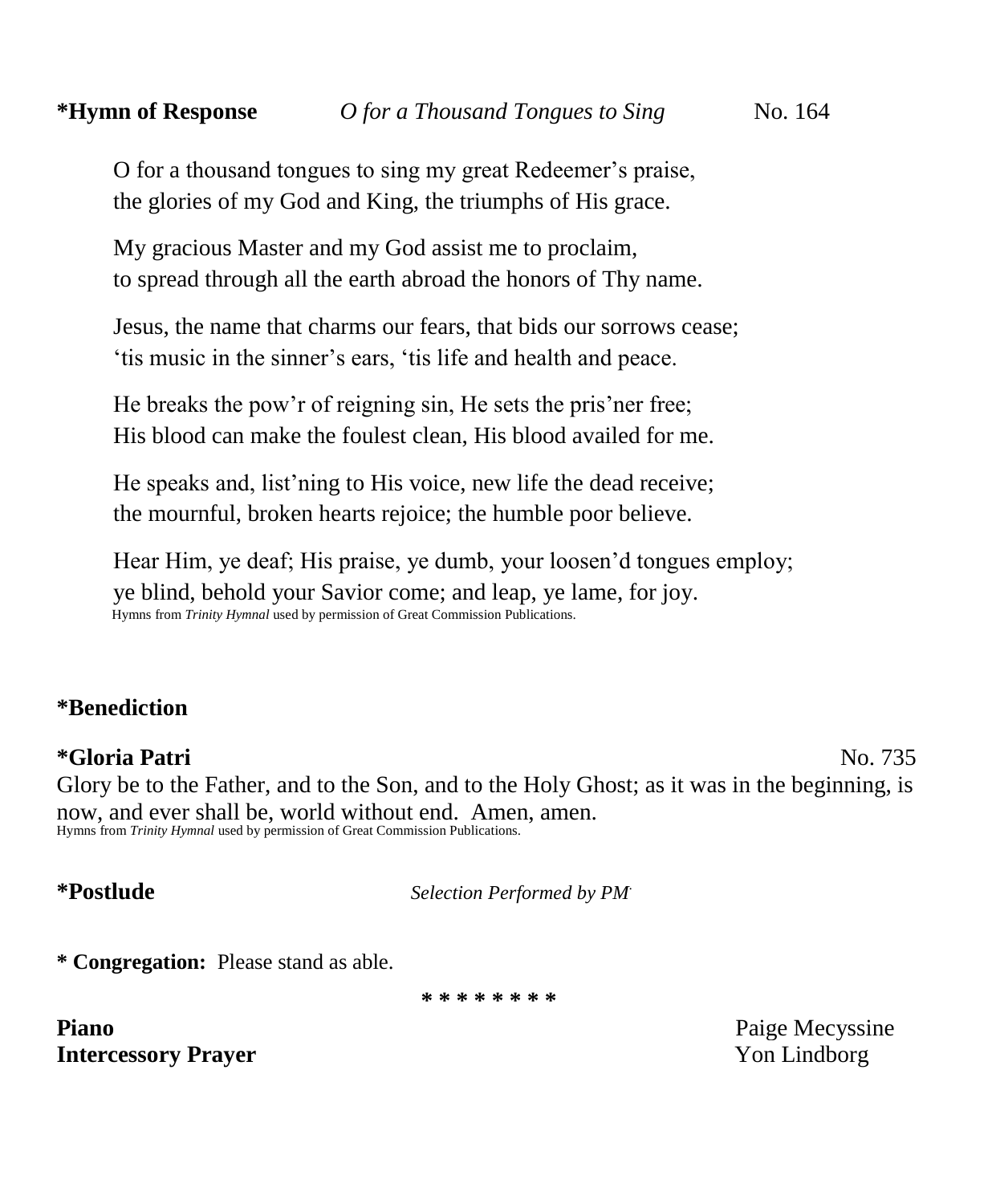## **Weekly Calendar**

| <b>DATE</b>     | TME      | 7 EN T                                                                                     |  |
|-----------------|----------|--------------------------------------------------------------------------------------------|--|
| <b>SUN 1/24</b> | 9:00 AM  | <b>Opening Exercises &amp; Sunday School</b>                                               |  |
|                 | 10:30 AM | (New Members & Kingdom of God)<br><b>Worship Service</b><br>(available YouTube & Facebook) |  |
| <b>WED 1/27</b> | 5:30 PM  | Congregational Meeting Budget & 2021 Vision<br>(Communing Members invited)                 |  |
| <b>SUN 1/31</b> | 9:00 AM  | <b>Opening Exercises &amp; Sunday School</b><br>(New Members & Kingdom of God)             |  |
|                 | 10:30 AM | <b>Worship Service</b><br>(available YouTube & Facebook)                                   |  |

## **Serving the Lord**

|                      | 1/24      | 1/31       | 2/7              |
|----------------------|-----------|------------|------------------|
|                      |           |            |                  |
| <b>AM Nursery</b>    | Ashley S. | Yon L.     | Kathleen         |
| Greeters             | N/A       | N/A        | N/A              |
| <b>Treats</b>        | N/A       | N/A        | N/A              |
| Serve/Cleanup        | N/A       | N/A        | N/A              |
| Audio                | J. Martin | В.         | <b>B.</b> Schoon |
|                      |           | Armstrong  |                  |
| Elder of the<br>Week | Lindborg  | Gretzinger | Nelson           |